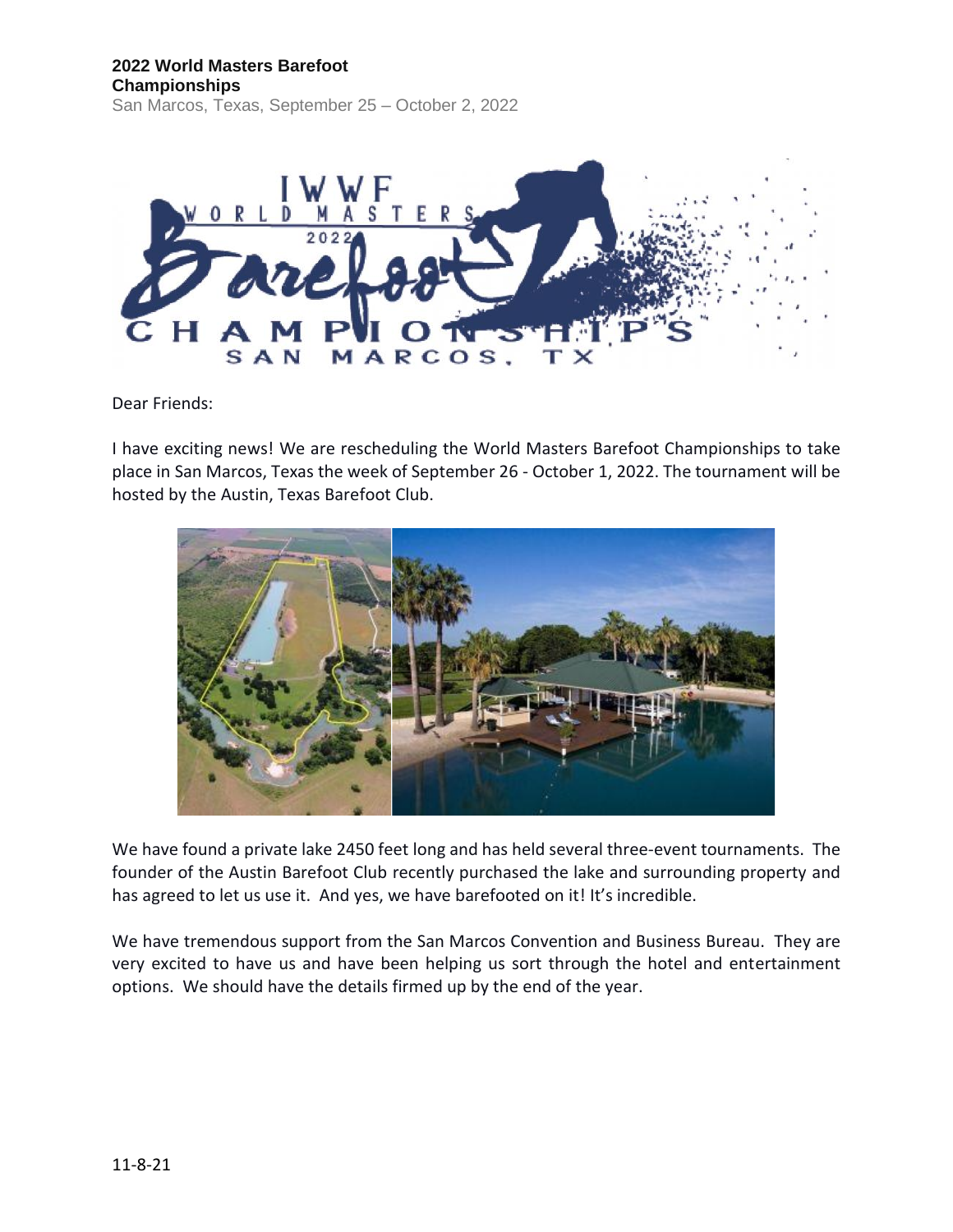# **IWWF 2022 World Masters Barefoot Championships.**

Here is reminder about format of the Masters: **Divisions are in 10-year age increments: 35+ 45+ 55+ 65+.**

# There are no qualifying scores.

- Skiers will ski each event twice.
- The majority of officials will be selected from the senior skiers.
- It will be a world championship, **put on by seniors for seniors.**

ALL the Rules for the IWWF 2022 World Masters Barefoot Championships can be found on the World Barefoot Council Website: [https://worldbarefootcouncil.com/rules.php.](https://worldbarefootcouncil.com/rules.php)

When we're not on the water, it will be very social, fun with plenty of time to catch up with old and new friends. I hope you can volunteer to help make this happen!

Here is a list of where we need volunteer assistance along with the names of persons who have already volunteered to help. We will need multiple volunteers for each committee, so pick one and be a part of this great event.

- Accreditation:
- Announcers: Richard Gray
- Artwork and logo: Jimmy Taurus
- Awards and Medals: Arlene Stoppe; Mark Shank; Jimmy Tauras
- Boats: Jim Forster\*, Ron Meeks, Mike Schoenke
- Bulletins and Correspondence: Arlene Stoppe; Tina McCauley; Lauren Ehlers
- Budget and finances:, Claudia Landon, Mark Shank
- Ceremonies: Richard Gray, John Cornish
- Dignitaries and VIPS: Geoff Blaauw, Jose Antonio Perez Priego
- Facilities and Site Management: Dave Landon, Casey Myers, Blake Ehlers, Jimmy Tauras, Doug Jordan, Brian Heeney; Ben Groen
- Fundraising: Mark Shank, Mikey Caruso; Sam Dubs
- General: John Cornish, Steve Keating; Teri Jones; Don Stoppe
- Hotels and lodging: Richard Gray, Mark Shank, Jimmy Tauras
- Insurance: Mark Shank
- Media and Publicity: Dee Dean
- Officials: Mike Molepske
- Pickup Boats and Dock Starters: Casey Myers; Dave Landon, Al Hager,
- Registration: Dee Ehlers
- Safety: Char Portman
- Social and events: John Cornish, Mark Shank; Jimmy Taurus; Richard Gray
- Social Media: Betsy Gilman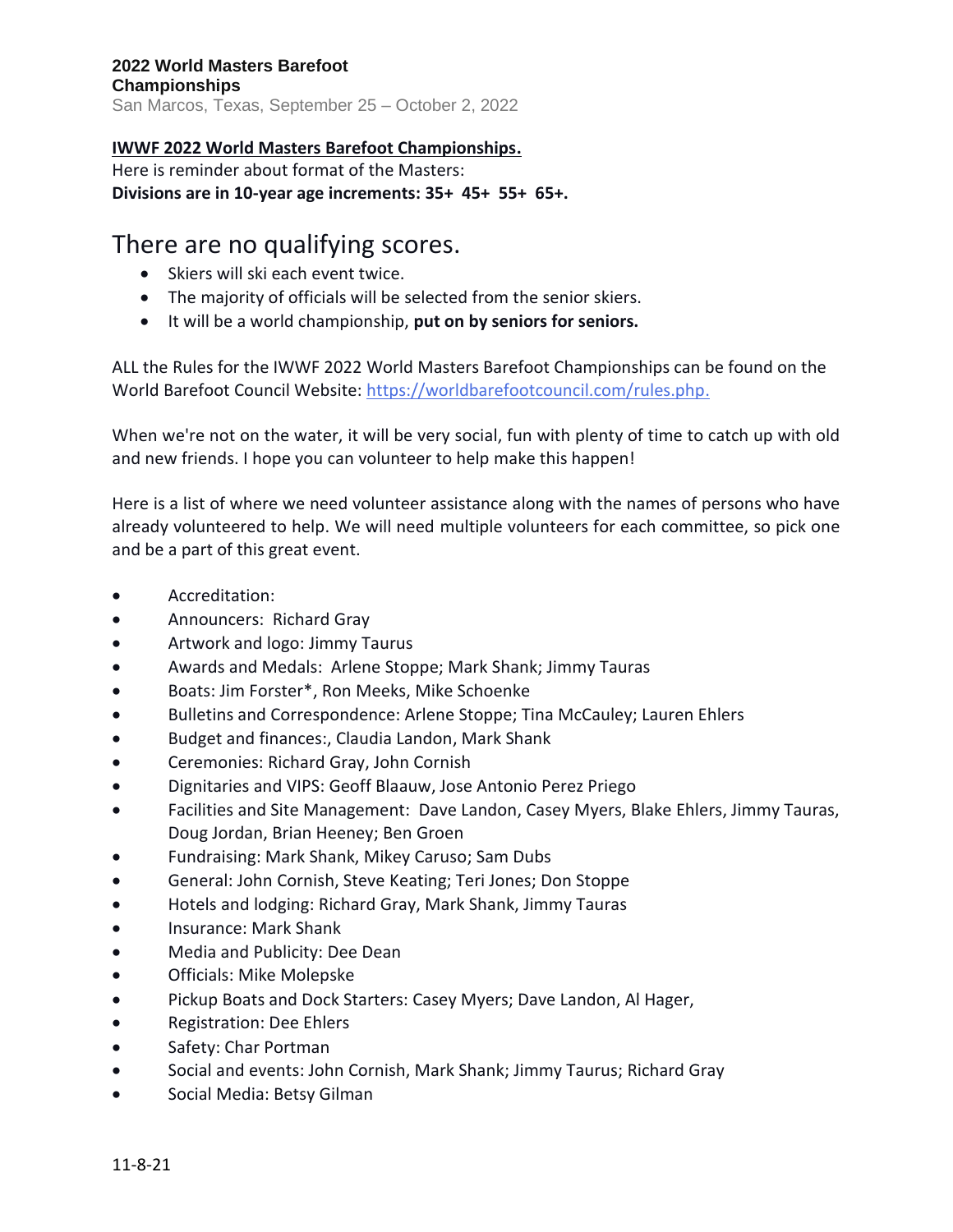## **2022 World Masters Barefoot Championships**

San Marcos, Texas, September 25 – October 2, 2022

- Sponsors and Fundraising: Sam Dubs, Mikey Caruso
- T-shirts and merchandise: Jimmy Taurus, Judy Myers, Claudia Landon
- Transportation and Ambassadors: Willie Farrell and Lee Stone
- Video: Andrew Martin
- Website: Andrew Martin
- \*means unconfirmed

Here's is what I would like to know from you:

- 1. Would you like to volunteer for the tournament? And, if your name is on your list, do we have you listed under how you would like to contribute?
- 2. If you are not on this list, what interests you? Remember each area will need several volunteers, so volunteer for whatever interests you.
- 3. Could you pledge to help sponsor this event? If you cannot, we will want your help!

Please reply directly to me at: [markshank34@gmail.com](mailto:markshank34@gmail.com)

### **PLEASE FORWARD THIS TO ANYONE WHO MIGHT BE INTERESTED IN THIS TOURNAMENT!**

Thank you.

Mark A. Shank, LOC Chair